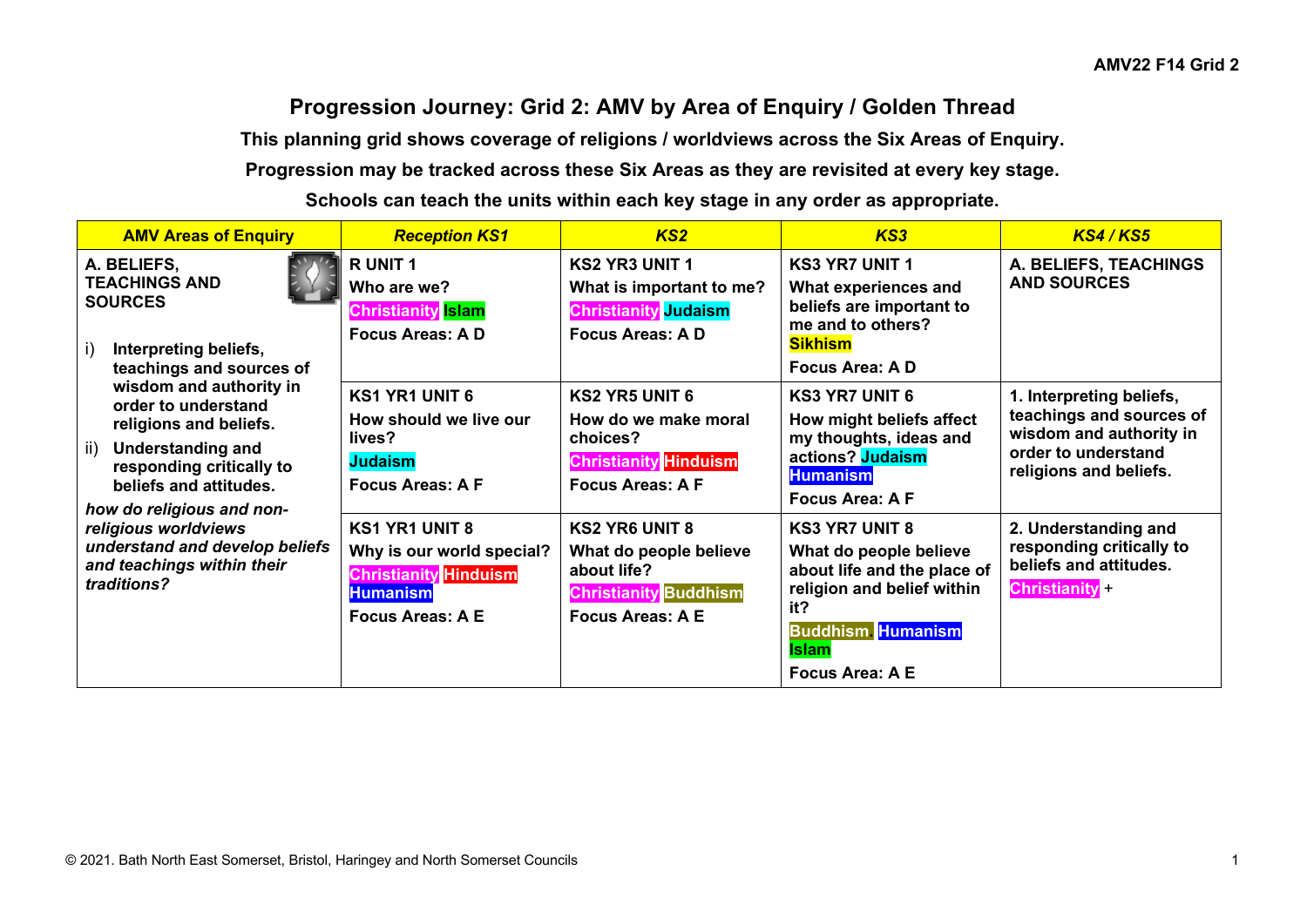| <b>B. PRACTICES AND</b>                                           | <b>RUNIT 2</b>                                 | KS2 YR3 UNIT 2 What                                  | <b>KS3 YR8 UNIT 2</b>                                 | <b>B. PRACTICES AND</b>                          |
|-------------------------------------------------------------------|------------------------------------------------|------------------------------------------------------|-------------------------------------------------------|--------------------------------------------------|
| <b>WAYS OF LIFE</b>                                               | Why are some times<br>special?                 | can we learn from the life<br>and teaching of Jesus? | Does our planet have a<br>future?                     | <b>WAYS OF LIFE</b>                              |
| <b>Exploring the impact of</b><br>i)                              | <b>Christianity</b> Judaism                    | <b>Christianity</b>                                  | <b>Christianity</b> Humanism                          |                                                  |
| religions and beliefs on how                                      | <b>Focus Areas: B E</b>                        | <b>Focus Areas: B E</b>                              | <b>Focus Areas: B E</b>                               |                                                  |
| people live their lives.<br><b>Understanding and</b><br>ii)       | <b>KS1 YR2 UNIT 4</b>                          | <b>KS2 YR6 UNIT 4</b>                                | <b>KS3 YR9 UNIT 4</b>                                 | 1. Exploring the impact of                       |
| responding critically to                                          | Where do we belong?                            | What does it mean to                                 | What can we learn from                                | religions and beliefs on                         |
| beliefs and attitudes.                                            | <b>Christianity</b> Judaism                    | belong to a religion?                                | religions, beliefs and                                | how people live their<br>lives.                  |
| <b>Religious and non-religious</b><br>practices and ways of life. | <b>Islam</b>                                   | <b>Christianity</b><br><b>Focus Areas: BD</b>        | communities today?<br><b>Christianity Areas: B D</b>  |                                                  |
| how do people keep in touch                                       | <b>Focus Areas: BD</b>                         |                                                      |                                                       |                                                  |
| with their faith/philosophy?                                      | <b>KS1 YR2 UNIT 9</b>                          | <b>KS2 YR4 UNIT 9</b>                                | <b>KS3 YR8 UNIT 9</b>                                 | 2. Understanding and<br>responding critically to |
|                                                                   | Why is Jesus important?<br><b>Christianity</b> | How should we live and<br>who can inspire us?        | What's to be done? What<br>really matters in religion | beliefs and attitudes.                           |
|                                                                   | <b>Focus Areas: B F</b>                        | Judaism Sikhism                                      | and belief?                                           | <b>Christianity</b>                              |
|                                                                   |                                                | <b>Christianity Hinduism</b>                         | <b>Islam Christianity</b>                             |                                                  |
|                                                                   |                                                | <b>Focus Areas: B F</b>                              | <b>Buddhism</b> charities.                            |                                                  |
|                                                                   |                                                |                                                      | <b>Focus Area: B F</b>                                |                                                  |
|                                                                   |                                                | KS2 YR4 UNIT 10                                      |                                                       |                                                  |
|                                                                   |                                                | What does it mean to                                 |                                                       |                                                  |
|                                                                   |                                                | belong to a religion?<br><b>Hinduism</b>             |                                                       |                                                  |
|                                                                   |                                                | Focus Areas: B, D E                                  |                                                       |                                                  |
|                                                                   |                                                | KS2 YR6 UNIT 11                                      |                                                       |                                                  |
|                                                                   |                                                | What does it mean to                                 |                                                       |                                                  |
|                                                                   |                                                | belong to a religion?<br><b>Islam</b>                |                                                       |                                                  |
|                                                                   |                                                | Focus Areas: B, D E                                  |                                                       |                                                  |
|                                                                   |                                                | KS2 YR4 UNIT 12                                      |                                                       |                                                  |
|                                                                   |                                                | What does it mean to                                 |                                                       |                                                  |
|                                                                   |                                                | belong to a religion?                                |                                                       |                                                  |
|                                                                   |                                                | <b>Judaism</b>                                       |                                                       |                                                  |
|                                                                   |                                                | Focus Areas: B, D E                                  |                                                       |                                                  |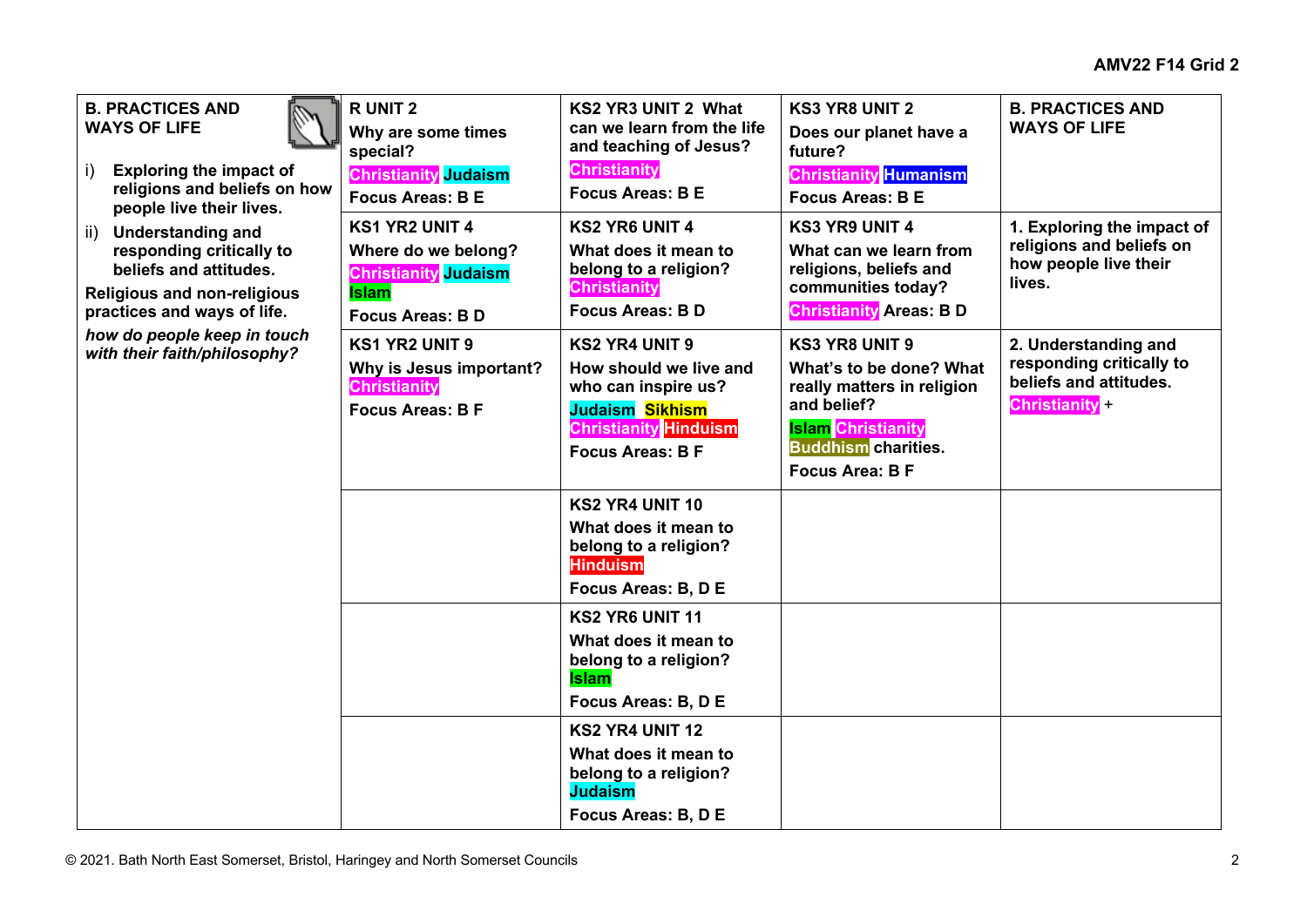| <b>C. FORMS OF</b><br><b>EXPRESSING</b><br><b>MEANING</b><br><b>Appreciating that</b><br>$\vert$<br>individuals and cultures<br>express their beliefs and | <b>KS1 YR2 UNIT 3</b><br>Why are some stories<br>special?<br><b>Hinduism</b> Judaism<br><b>Focus Areas: C F</b>          | <b>KS2 YR5 UNIT 3</b><br>Why do religious books<br>and teachings matter?<br><b>Christianity</b> Islam<br><b>Focus Areas: CF</b>                | <b>KS3 YR9 UNIT 3</b><br>Where are the answers to<br>life's big questions?<br><b>Buddhism Christianity</b><br><b>Humanism</b><br><b>Focus Areas: C F</b>                                          | <b>C. FORMS OF</b><br><b>EXPRESSING MEANING</b>                                                                                                 |
|-----------------------------------------------------------------------------------------------------------------------------------------------------------|--------------------------------------------------------------------------------------------------------------------------|------------------------------------------------------------------------------------------------------------------------------------------------|---------------------------------------------------------------------------------------------------------------------------------------------------------------------------------------------------|-------------------------------------------------------------------------------------------------------------------------------------------------|
| values through many<br>different forms.<br>how do people communicate<br>their beliefs and values to<br>others?                                            | <b>RUNIT5</b><br>How do we celebrate our<br>journey through life?<br><b>Christianity</b> Islam<br><b>Focus Areas: CE</b> | <b>KS2 YR5 UNIT 5</b><br>Why are some journeys<br>and places special?<br><b>Christianity</b> Islam<br><b>Focus Areas: CE</b>                   | <b>KS3 YR9 UNIT 5</b><br>How are religion and<br>belief portrayed in the<br>media?<br><b>Islam</b><br><b>Focus Areas: C E</b>                                                                     | 1. Appreciating that<br>individuals and cultures<br>express their beliefs and<br>values through many<br>different forms.<br><b>Christianity</b> |
|                                                                                                                                                           | <b>KS1 YR1 UNIT 7</b><br>Why are some places<br>special?<br><b>Christianity Hinduism</b><br><b>Focus Areas: CD</b>       | <b>KS2 YR3 UNIT 7</b><br>How do people express<br>their beliefs, identity and<br>experience?<br><b>Christianity</b> Sikhism<br>Focus Areas: CD | <b>KS3 YR7 UNIT 7</b><br>How do people express<br>their beliefs and<br>identities?<br>Christianity <mark>Judaism</mark> or<br>through a study of <b>Islamic</b><br>art.<br><b>Focus Areas: CD</b> |                                                                                                                                                 |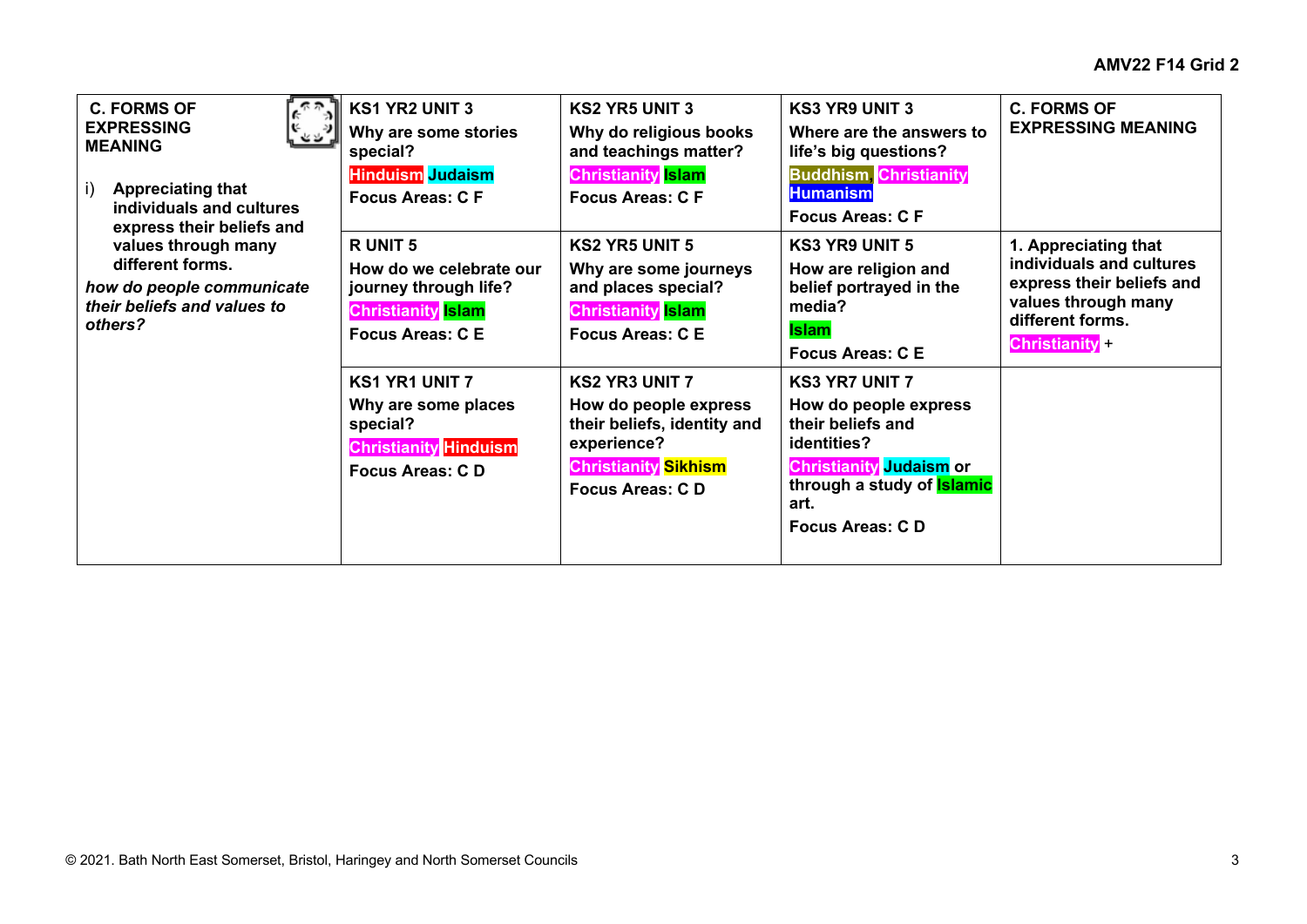| D. IDENTITY,<br><b>DIVERSITY AND</b><br>יחזי<br><b>BELONGING</b><br><b>Understanding how</b><br>i).<br>individuals develop a sense<br>of identity and belonging<br>through faith or belief.<br><b>Exploring the variety,</b><br>ii)<br>difference and relationships<br>that exist within and<br>between religions, values<br>and beliefs.<br>what do people say about<br>human nature | R UNIT 1<br>Who are we?<br><b>Christianity Islam</b><br><b>Focus Areas: A D</b>                                       | <b>KS2 YR3 UNIT 1</b><br>What is important to me?<br><b>Christianity</b> Judaism<br><b>Focus Areas: A D</b>                                       | <b>KS3 YR7 UNIT 1</b><br>What experiences and<br>beliefs are important to<br>me and to others?<br><b>Sikhism</b><br><b>Focus Areas: AD</b>                                        | <b>D. IDENTITY, DIVERSITY</b><br><b>AND BELONGING</b>                                                                                                     |
|---------------------------------------------------------------------------------------------------------------------------------------------------------------------------------------------------------------------------------------------------------------------------------------------------------------------------------------------------------------------------------------|-----------------------------------------------------------------------------------------------------------------------|---------------------------------------------------------------------------------------------------------------------------------------------------|-----------------------------------------------------------------------------------------------------------------------------------------------------------------------------------|-----------------------------------------------------------------------------------------------------------------------------------------------------------|
|                                                                                                                                                                                                                                                                                                                                                                                       | <b>KS1 YR2 UNIT 4</b><br>Where do we belong?<br><b>Christianity</b> Judaism<br><b>Islam</b><br><b>Focus Areas: BD</b> | <b>KS2 YR6 UNIT 4</b><br>What does it mean to<br>belong to a religion?<br><b>Christianity</b><br><b>Focus Areas: B D</b>                          | <b>KS3 YR9 UNIT 4</b><br>What can we learn from<br>religions, beliefs and<br>communities today?<br><b>Christianity</b><br><b>Focus Areas: BD</b>                                  | 1. Understanding how<br>individuals develop a<br>sense of identity and<br>belonging through faith<br>or belief.                                           |
|                                                                                                                                                                                                                                                                                                                                                                                       | S1 YR1 UNIT 7<br>Why are some places<br>special?<br><b>Christianity Hinduism</b><br><b>Focus Areas: CD</b>            | <b>KS2 YR3 UNIT 7</b><br>How do people express<br>their beliefs, identity and<br>experience?<br><b>Christianity or Sikhism</b><br>Focus Areas: CD | <b>KS3 YR7 UNIT 7</b><br>How do people express<br>their beliefs and<br>identities?<br><b>Christianity Judaism or</b><br>through a study of <b>Islamic</b><br>art. Focus Areas: CD | 2. Exploring the variety,<br>difference and<br>relationships that exist<br>within and between<br>religions, values and<br>beliefs.<br><b>Christianity</b> |
|                                                                                                                                                                                                                                                                                                                                                                                       |                                                                                                                       | <b>KS2 YR4 UNIT 10</b><br>What does it mean to<br>belong to a religion?<br><b>Hinduism</b> Areas: B, D E                                          |                                                                                                                                                                                   |                                                                                                                                                           |
|                                                                                                                                                                                                                                                                                                                                                                                       |                                                                                                                       | <b>KS2 YR6 UNIT 11</b><br>What does it mean to<br>belong to a religion?<br><b>Islam</b> Areas: B, D E                                             |                                                                                                                                                                                   |                                                                                                                                                           |
|                                                                                                                                                                                                                                                                                                                                                                                       |                                                                                                                       | KS2 YR4 UNIT 12<br>What does it mean to<br>belong to a religion?<br><b>Judaism Areas: B, D E</b>                                                  |                                                                                                                                                                                   |                                                                                                                                                           |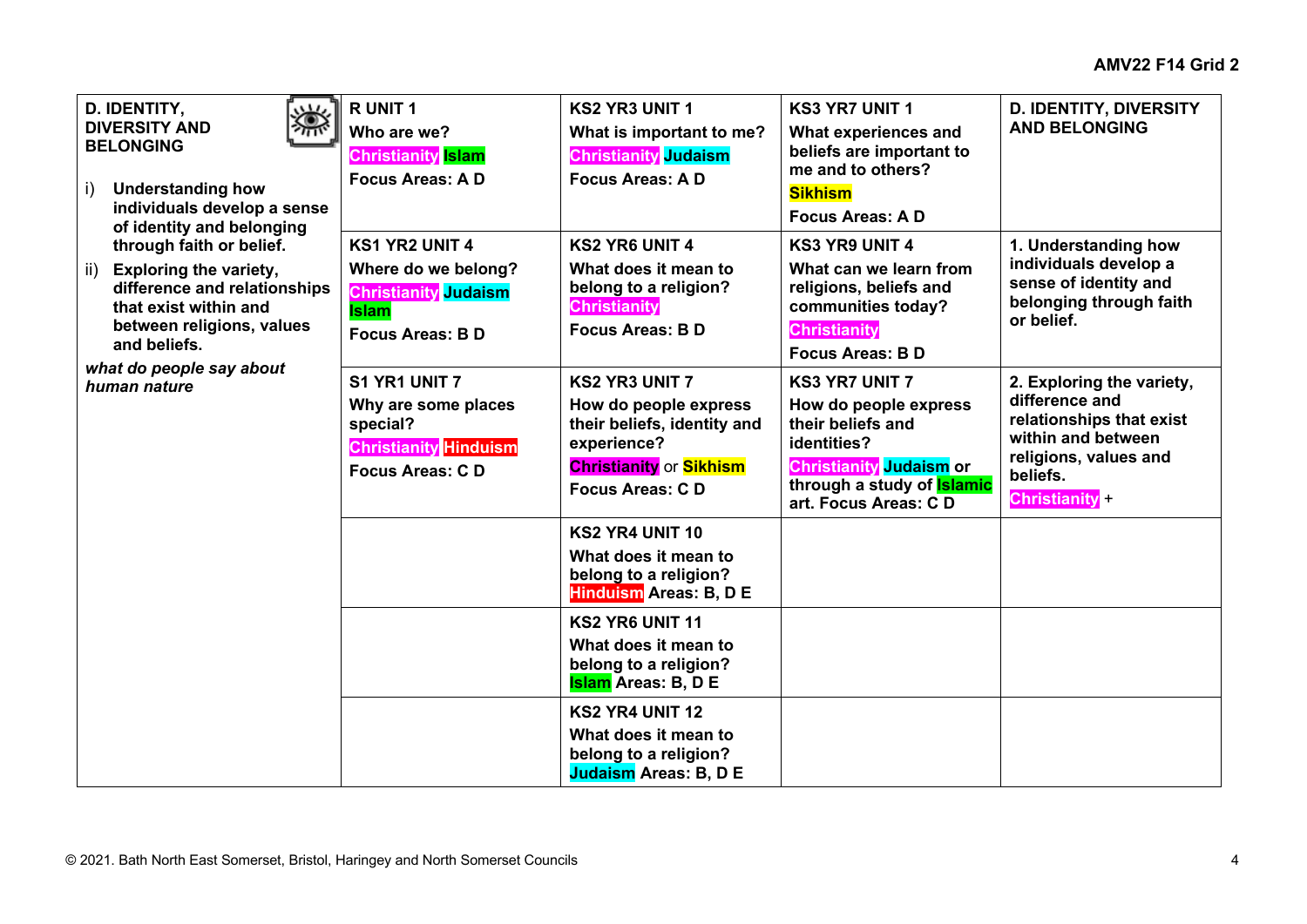| <b>E. MEANING, PURPOSE</b><br><b>AND TRUTH</b><br><b>Exploring some of the</b><br>i).<br>ultimate questions that<br>confront humanity, and<br>responding imaginatively to<br>them.<br>how do people tackle the big<br>questions of life? | <b>RUNIT 2</b><br>Why are some times<br>special?<br><b>Christianity</b> Judaism<br>Focus Areas: B E                              | <b>KS2 YR3 UNIT 2</b><br>What can we learn from<br>the life and teaching of<br>Jesus?<br><b>Christianity</b><br><b>Focus Areas: B E</b> | <b>KS3 YR8 UNIT 2</b><br>Does our planet have a<br>future? Christianity<br><b>Humanism</b><br><b>Focus Areas: B E</b>                                                             | <b>E. MEANING, PURPOSE</b><br><b>AND TRUTH</b>                                                                                               |
|------------------------------------------------------------------------------------------------------------------------------------------------------------------------------------------------------------------------------------------|----------------------------------------------------------------------------------------------------------------------------------|-----------------------------------------------------------------------------------------------------------------------------------------|-----------------------------------------------------------------------------------------------------------------------------------------------------------------------------------|----------------------------------------------------------------------------------------------------------------------------------------------|
|                                                                                                                                                                                                                                          | R UNIT 5<br>How do we celebrate our<br>journey through life?<br><b>Christianity</b> Islam<br><b>Focus Areas: CE</b>              | <b>KS2 YR5 UNIT 5</b><br>Why are some journeys<br>and places special?<br><b>Christianity</b> Islam<br><b>Focus Areas: CE</b>            | <b>KS3 YR9 UNIT 5</b><br>How are religion and<br>belief portrayed in the<br>media?<br><b>Islam</b><br><b>Focus Areas: CE</b>                                                      | 1. Exploring some of the<br>ultimate questions that<br>confront humanity, and<br>responding imaginatively<br>to them.<br><b>Christianity</b> |
|                                                                                                                                                                                                                                          | <b>KS1 YR1 UNIT 8</b><br>Why is our world special?<br><b>Christianity</b> Hinduism<br><b>Humanism</b><br><b>Focus Areas: A E</b> | <b>KS2 YR6 UNIT 8</b><br>What do people believe<br>about life?<br><b>Christianity Buddhism</b><br><b>Focus Areas: A E</b>               | <b>KS3 YR7 UNIT 8</b><br>What do people believe<br>about life and the place of<br>religion and belief within<br>it? Buddhism.<br><b>Humanism</b> Islam<br><b>Focus Areas: A E</b> |                                                                                                                                              |
|                                                                                                                                                                                                                                          |                                                                                                                                  | KS2 YR4 UNIT 10<br>What does it mean to<br>belong to a religion?<br><b>Hinduism</b> Areas: B, D E                                       |                                                                                                                                                                                   |                                                                                                                                              |
|                                                                                                                                                                                                                                          |                                                                                                                                  | <b>KS2 YR6 UNIT 11</b><br>What does it mean to<br>belong to a religion?<br><b>Islam</b> Areas: B, D E                                   |                                                                                                                                                                                   |                                                                                                                                              |
|                                                                                                                                                                                                                                          |                                                                                                                                  | KS2 YR4 UNIT 12<br>What does it mean to<br>belong to a religion?<br><b>Judaism Areas: B, D E</b>                                        |                                                                                                                                                                                   |                                                                                                                                              |